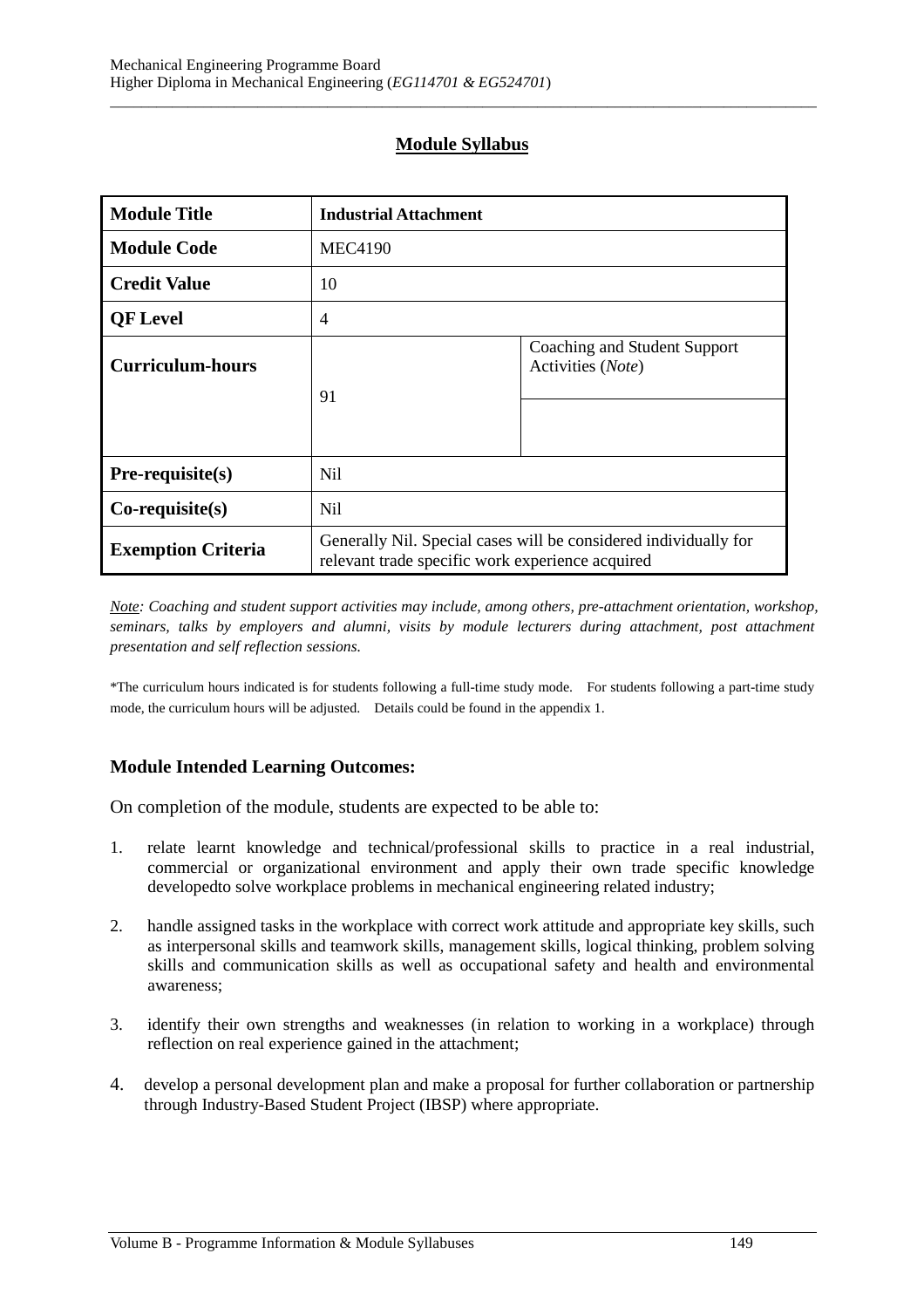#### **Learning Contents and Indicative Curriculum Hours:**

|           | <b>Learning Contents</b>                                           | <b>Indicative Curriculum</b> |
|-----------|--------------------------------------------------------------------|------------------------------|
|           |                                                                    | Hours#                       |
| 1.        | <b>Orientation and Student Support Activities</b>                  |                              |
|           |                                                                    | 91 hours of industrial       |
| $\bullet$ | Statement of Understanding among the participating                 | attachment                   |
|           | organizations or companies, IVE/VTC and the students               |                              |
|           | Concept of key skills                                              |                              |
|           | Workplace safety, environmental concerns, insurance coverage,      |                              |
|           | professional expectations, legalities, ethics, and confidentiality |                              |
|           | matters                                                            |                              |
| $\bullet$ | Job description and work/attachment schedules                      |                              |
| $\bullet$ | Various procedures: leave application, discipline, grievance,      |                              |
|           | feedback, local or Mainland China travel, etc                      |                              |
| $\bullet$ | Roles of trainees, tutors and industry mentors                     |                              |
| $\bullet$ | Background of the organizations or companies                       |                              |
| $\bullet$ | Workplace/Business etiquette                                       |                              |
| $\bullet$ | Importance of working in teams                                     |                              |
| $\bullet$ | Correct work attitude                                              |                              |
| $\bullet$ | Possible continuation to Industry-Based Student Project (IBSP)     |                              |
| 2.        | <b>Attachment Experience</b>                                       |                              |
|           |                                                                    |                              |
| $\bullet$ | Personalized learning/training plan                                |                              |
| $\bullet$ | Proposal for possible continuation to Industry-Based Student       |                              |
|           | Project (IBSP)                                                     |                              |
| $\bullet$ | Student log book: record of work/activities, progress and learning |                              |
|           | points                                                             |                              |
| $\bullet$ | Workplace visit(s) by tutors/industrial attachment coordinator     |                              |
| $\bullet$ | Completion of the attachment as specified in the attachment        |                              |
|           | $s$ chedule $(s)$                                                  |                              |
| $\bullet$ | Feedback / comments of industry mentors                            |                              |
| 3.        | Presentation                                                       |                              |
|           |                                                                    |                              |
|           | Characteristics of the assigned operational unit                   |                              |
| $\bullet$ | Practices at the workplace                                         |                              |
|           | Appreciation of a real engineering industry working environment    |                              |
|           | Learning points from the attachment, relation with learnt          |                              |
|           | knowledge and technical/professional skills in Engineering         |                              |
|           | Discipline                                                         |                              |
|           | Reflection and evaluation of own performance, strengths and        |                              |
|           | weaknesses, areas of and plan for improvement, plan for further    |                              |
|           | collaboration in Industry-Based Student Project (IBSP)where        |                              |
|           | appropriate                                                        |                              |

\_\_\_\_\_\_\_\_\_\_\_\_\_\_\_\_\_\_\_\_\_\_\_\_\_\_\_\_\_\_\_\_\_\_\_\_\_\_\_\_\_\_\_\_\_\_\_\_\_\_\_\_\_\_\_\_\_\_\_\_\_\_\_\_\_\_\_\_\_\_\_\_\_\_\_\_\_\_\_\_\_\_\_\_\_\_\_\_\_\_\_

*Note#: The exact curriculum hour of industry attachment (91 hours)depends on the nature of industrial attachment and the location of the industry. The learning contents are described in general terms working in an engineering related workplace.* 

#### **Mapping of Learning Contents with Module Intended Learning Outcomes:**

| <b>Learning Contents</b> | <b>Intended Learning Outcomes</b> |
|--------------------------|-----------------------------------|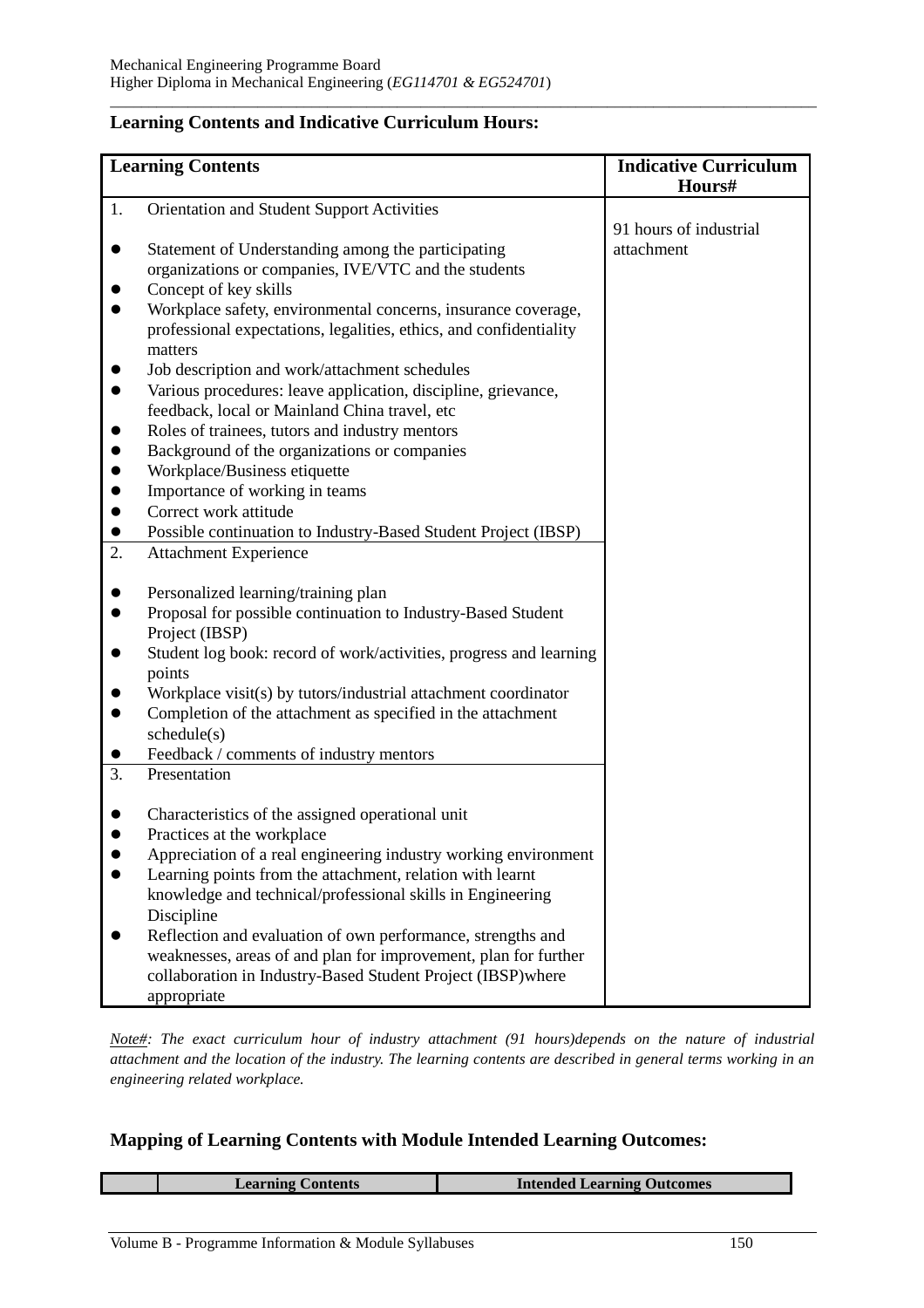| <b>Orientation and Student Support</b><br>Activities |  |  |
|------------------------------------------------------|--|--|
| <b>Attachment Experience</b>                         |  |  |
| Presentation                                         |  |  |

\_\_\_\_\_\_\_\_\_\_\_\_\_\_\_\_\_\_\_\_\_\_\_\_\_\_\_\_\_\_\_\_\_\_\_\_\_\_\_\_\_\_\_\_\_\_\_\_\_\_\_\_\_\_\_\_\_\_\_\_\_\_\_\_\_\_\_\_\_\_\_\_\_\_\_\_\_\_\_\_\_\_\_\_\_\_\_\_\_\_\_

# **Learning and Teaching Strategies:**

- *Each student should practise at a workplace in an engineering field related to the programme of study for a reasonable length of time, such as a minimum of 90 hours, in order to gain the practical work experience in a real industrial, commercial or organizational environment.*
- *Orientation will be held before work placement for students to understand theobjectives, the process, and the issues in relation to the workplace.*
- *Tutors/workplace attachment coordinators will visit the students during the placement period at their workplace to examine the well-being of the students, monitor standards of performance, identify learning needs and receive feedback from students and mentors for the sake of maximising student learning.*
- *Presentation will be conducted at the end/after the placement for students to share and consolidate their work experience.*
- *In case of insufficient jobs under a real industrial, commercial or organizational environment for placing all students, or students are considered not ready for such placement, measures will be taken to arrange in-house placements in various Operation Units of VTC to offer a simulated environment with quality work contents for students.*
- *Industrial attachment may lead to a continuation to the module of Industry-Based Student Project(IBSP) if suitable project topics come up between the attached company and the Department.*
- *Guideline for IA and IBSP should be read in conjunction with this syllabus.*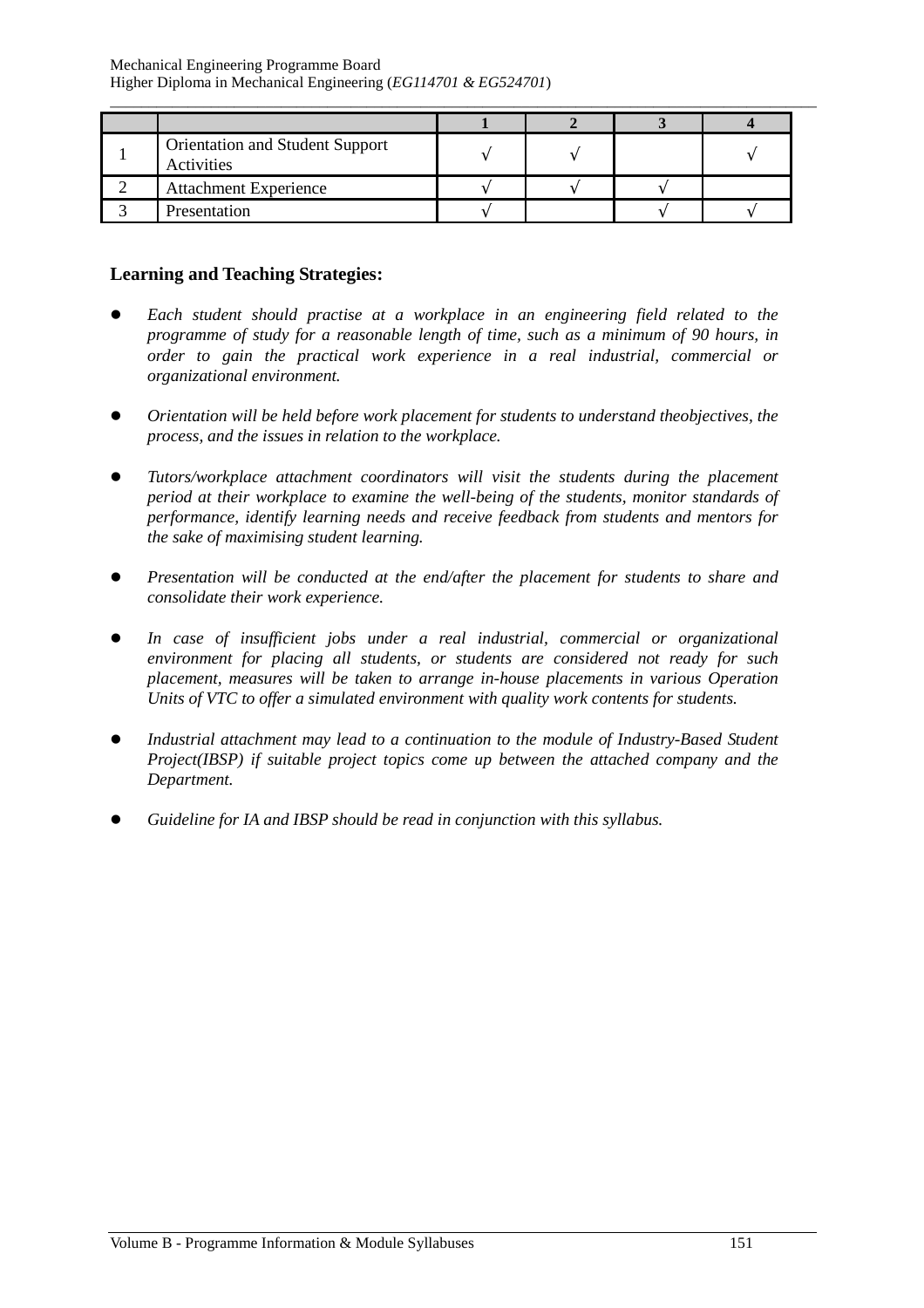### **Assessment Scheme:**

| Continuous Assessment (CA)    |  |
|-------------------------------|--|
| End of Module Assessment (EA) |  |
| Total                         |  |

 Students are required to achieve satisfactory performance in all of the following components to pass this module:

\_\_\_\_\_\_\_\_\_\_\_\_\_\_\_\_\_\_\_\_\_\_\_\_\_\_\_\_\_\_\_\_\_\_\_\_\_\_\_\_\_\_\_\_\_\_\_\_\_\_\_\_\_\_\_\_\_\_\_\_\_\_\_\_\_\_\_\_\_\_\_\_\_\_\_\_\_\_\_\_\_\_\_\_\_\_\_\_\_\_\_

- -Complete the workshop on orientation with satisfactory attendance
- - Write a workplan at the beginning of the attachment for the industrial attachment and proposal for Industry-Based Student Project (IBSP) where appropriate
- -Complete the work attachment (91 hours) arranged by the Department concerned
- -Write up a log book to demonstrate progress of learning in the attachment period
- -Consolidate learning at work through presentation at the end or after the attachment period
- Students who are unable to complete the module for various reasons, or who fail to reach a satisfactory standard in any component above, are deemed to fail the module.

## **References:**

- 1. Guideline for Industrial Attachment (IA) and Industry-Based Student Project (IBSP)
- 2. Relevant staff/employee/trainee handbooks of the participating organizations or companies

## **Revision Record:**

| <b>Version</b> | <b>Date</b> | <b>Revised by</b>        |
|----------------|-------------|--------------------------|
|                | 12Mar 2012  | TANG Wai Yin             |
|                | 5 Jun 2012  | <b>YEUNG Wing Cheung</b> |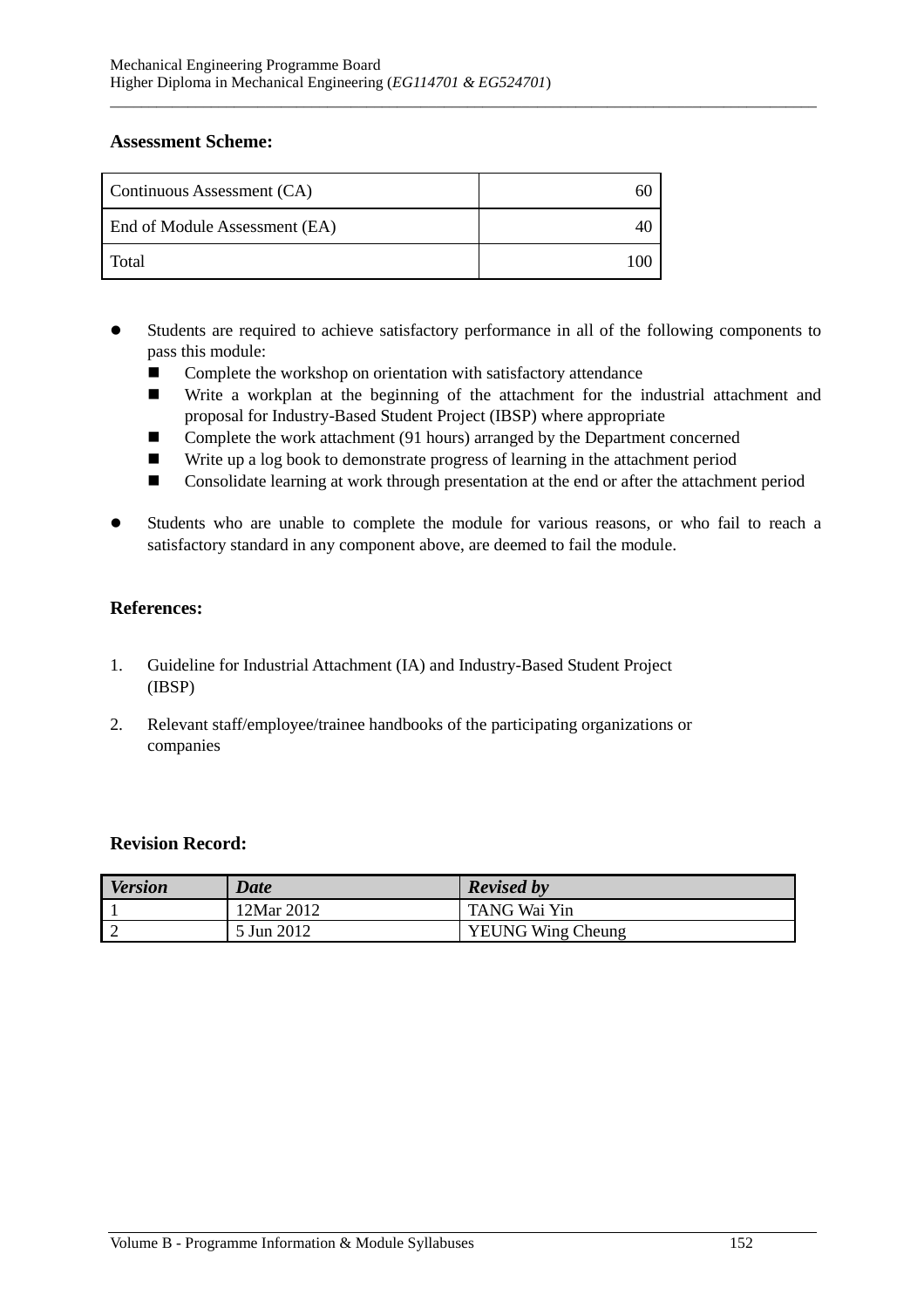#### \_\_\_\_\_\_\_\_\_\_\_\_\_\_\_\_\_\_\_\_\_\_\_\_\_\_\_\_\_\_\_\_\_\_\_\_\_\_\_\_\_\_\_\_\_\_\_\_\_\_\_\_\_\_\_\_\_\_\_\_\_\_\_\_\_\_\_\_\_\_\_\_\_\_\_\_\_\_\_\_\_\_\_\_\_\_\_\_\_\_\_ **Module Syllabus**

| <b>Module Title</b>       | <b>Industry-Based Student Project</b>                                                                               |                                                              |  |
|---------------------------|---------------------------------------------------------------------------------------------------------------------|--------------------------------------------------------------|--|
| <b>Module Code</b>        | <b>MEC4191</b>                                                                                                      |                                                              |  |
| <b>Credit Value</b>       | 48                                                                                                                  |                                                              |  |
| <b>QF</b> Level           | $\overline{4}$                                                                                                      |                                                              |  |
| <b>Curriculum-hours</b>   | 117                                                                                                                 | Coaching and Student Support<br>Activities (Note)<br>Others: |  |
|                           |                                                                                                                     | Work Attachment                                              |  |
| $Pre-requiste(s)$         | N <sub>il</sub>                                                                                                     |                                                              |  |
| $Co$ -requisite $(s)$     | N <sub>il</sub>                                                                                                     |                                                              |  |
| <b>Exemption Criteria</b> | Generally Nil. Special cases will be considered individually for<br>relevant course related project works completed |                                                              |  |

*Note: Coaching and student support activities include, among others, pre-attachment orientation, visits by project supervisors during attachment, andproject presentations.* 

\*The curriculum hours indicated is for students following a full-time study mode. For students following a part-time study mode, the curriculum hours will be adjusted. Details could be found in the appendix 1.

#### **Module Intended Learning Outcomes:**

On completion of the module, students are expected to be able to:

- 1. integrate and apply knowledge and skills learned in the course and experience gained from industrial attachment to solve engineering problems through different stages of development, including, as applicable, literature and information search, design, installation, testing, commissioning, evaluation and maintenance with exposure to current developments in the mechanical engineering related industry locally or in Mainland China;
- 2. implement relevant aspects of project management, such as scheduling, user requirements, costing, documentation, project supervision and coordination;
- 3. perform project tasks individually and as a team member to solve encountered problems with due reflection on safety, energy and environmental issues wherever appropriate; and
- 4. produce formal written reports and give oral presentations explaining the project work.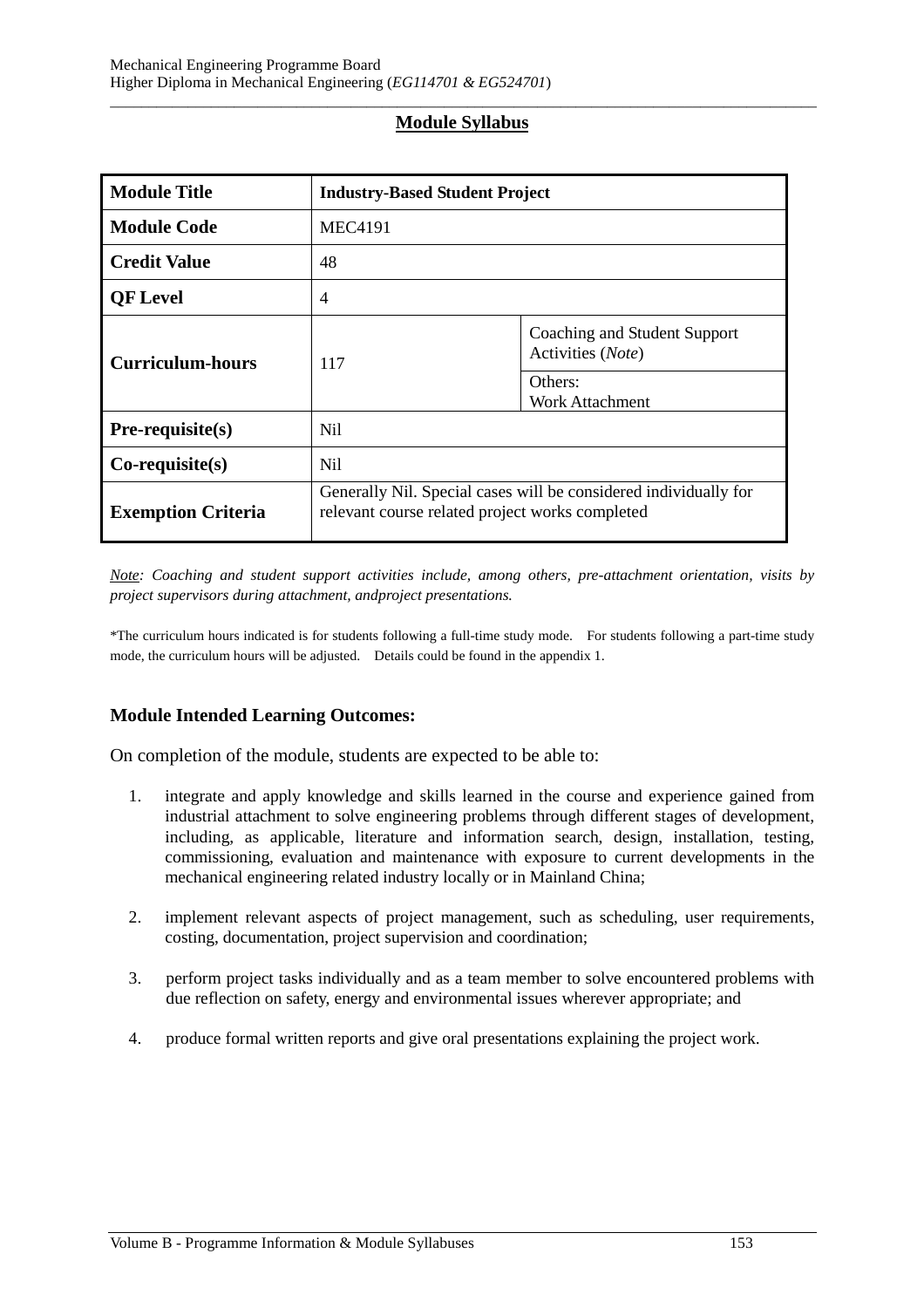# **Learning Contents and Indicative Curriculum Hours:**

| <b>Curriculum Hours</b> |
|-------------------------|
|                         |
| 117 hours               |
|                         |
|                         |
|                         |
|                         |
|                         |
|                         |
|                         |
|                         |
|                         |
|                         |
|                         |
|                         |
|                         |
|                         |
|                         |
|                         |
|                         |
|                         |
|                         |
|                         |
|                         |
|                         |
|                         |
|                         |
|                         |
|                         |
|                         |
|                         |
|                         |
|                         |
|                         |
|                         |
|                         |
|                         |
|                         |
|                         |
|                         |
|                         |
|                         |
|                         |
|                         |

\_\_\_\_\_\_\_\_\_\_\_\_\_\_\_\_\_\_\_\_\_\_\_\_\_\_\_\_\_\_\_\_\_\_\_\_\_\_\_\_\_\_\_\_\_\_\_\_\_\_\_\_\_\_\_\_\_\_\_\_\_\_\_\_\_\_\_\_\_\_\_\_\_\_\_\_\_\_\_\_\_\_\_\_\_\_\_\_\_\_\_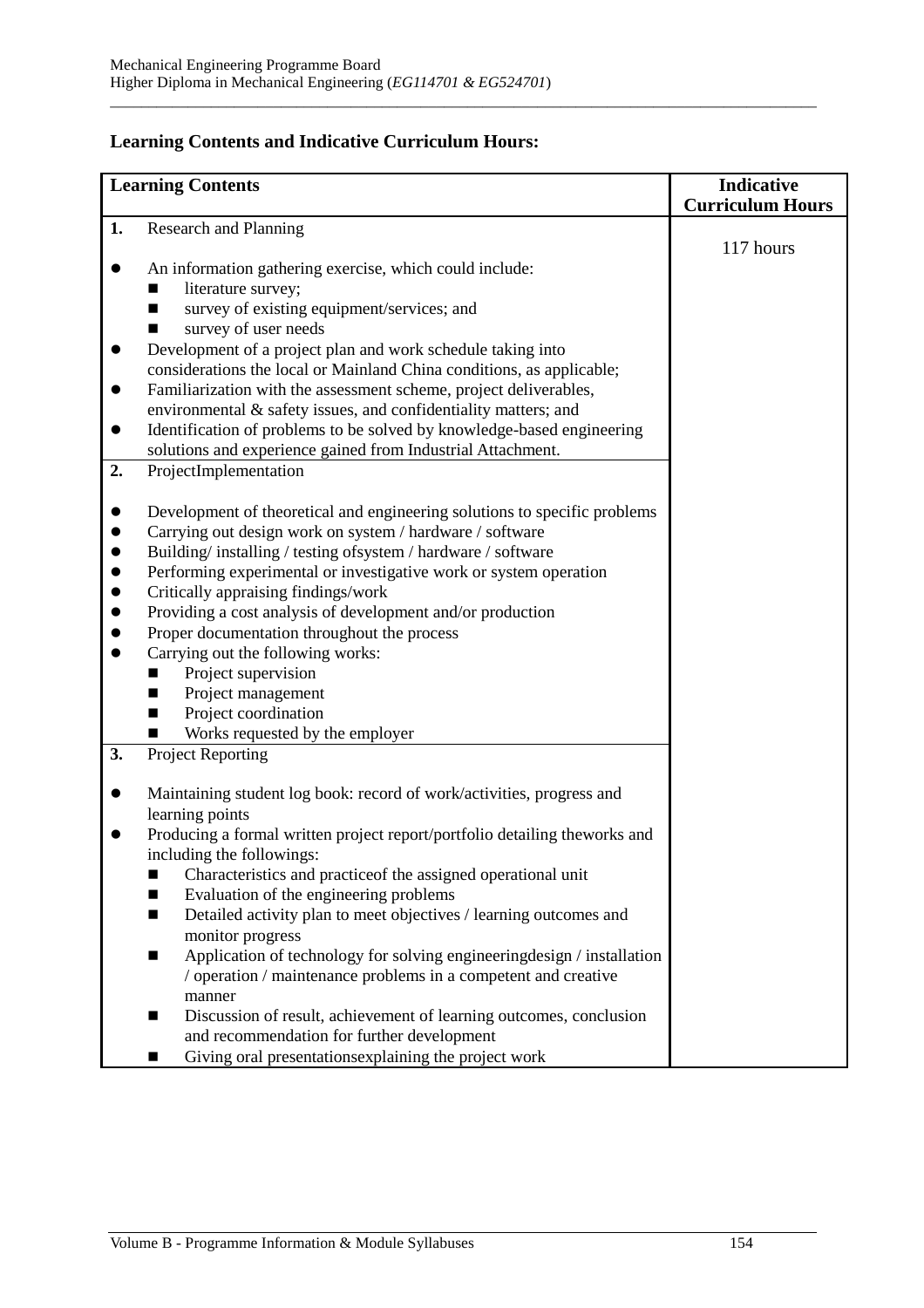|                          | <b>Module Intended Learning Outcomes</b> |  |  |  |
|--------------------------|------------------------------------------|--|--|--|
| <b>Learning Contents</b> |                                          |  |  |  |
| Research and Planning    |                                          |  |  |  |
| ProjectImplementation    |                                          |  |  |  |
| <b>Project Reporting</b> |                                          |  |  |  |

\_\_\_\_\_\_\_\_\_\_\_\_\_\_\_\_\_\_\_\_\_\_\_\_\_\_\_\_\_\_\_\_\_\_\_\_\_\_\_\_\_\_\_\_\_\_\_\_\_\_\_\_\_\_\_\_\_\_\_\_\_\_\_\_\_\_\_\_\_\_\_\_\_\_\_\_\_\_\_\_\_\_\_\_\_\_\_\_\_\_\_

# **Mapping of Learning Contents with Module Intended Learning Outcomes:**

# **Learning and Teaching Strategies:**

- *Students will be assigned on industry-based student project (IBSP) and will work under the real environment in engineering field.*
- *Students will start their projects at the beginning of the second semester of the final year of study and carry them full-time throughout the whole semester. In this way, both students and employers (who take on the students) would have extensive period of time dedicated to the projects.*
- *Project groups will normally be formed with one/two students per group.On a need basis, Project Supervisor can put more project groups to work together on a large-scale project.*
- *The project work will be highly student-centered, in that students will gain knowledge through their own research and application of findings to solving problems associated with the work in a creative manner. They will be under the similar work pressure as the employees of the company and will be required to take certain level of responsibility for their projects.*
- *The nature of industry-based projects can vary from small to medium sized projects or work attachment as long as the project work is relevant to theirprogramme of studies. To support the student, the Project Supervisor will act as a mentor and guide the student throughout the project.*
- *In case of insufficient projects under a real industrial, commercial or organizational environment for placing all students, or students are considered not ready for such engagement, in-house industry-based projects would be deemed as necessary. The department will provide similar work environment to the students, who undertake in-house projects, and the project titles will be closely related to the current trend of developments in the engineering industry.*
- *In undertaking the project, students will be encouraged to try new ideas and an open laboratory policy will be adopted to give them greater opportunity to try these ideas. Each group of project students will be required to have regular meetings with their Project Supervisors to discuss about the progress and problems associated with the project work. Students on industry-based projects are welcome to bring back their work in industry and make use of facilities available in the department. The technical staff of the department will support all activities inside laboratories and act as a valuable source of practical knowledge and advice.*
- *To add further benefit to the students, project titles should be related to both their fields of study and current applications in the engineering industry. For industry-based projects, the Project Supervisor must be satisfied that the work is relevant, student has adequate*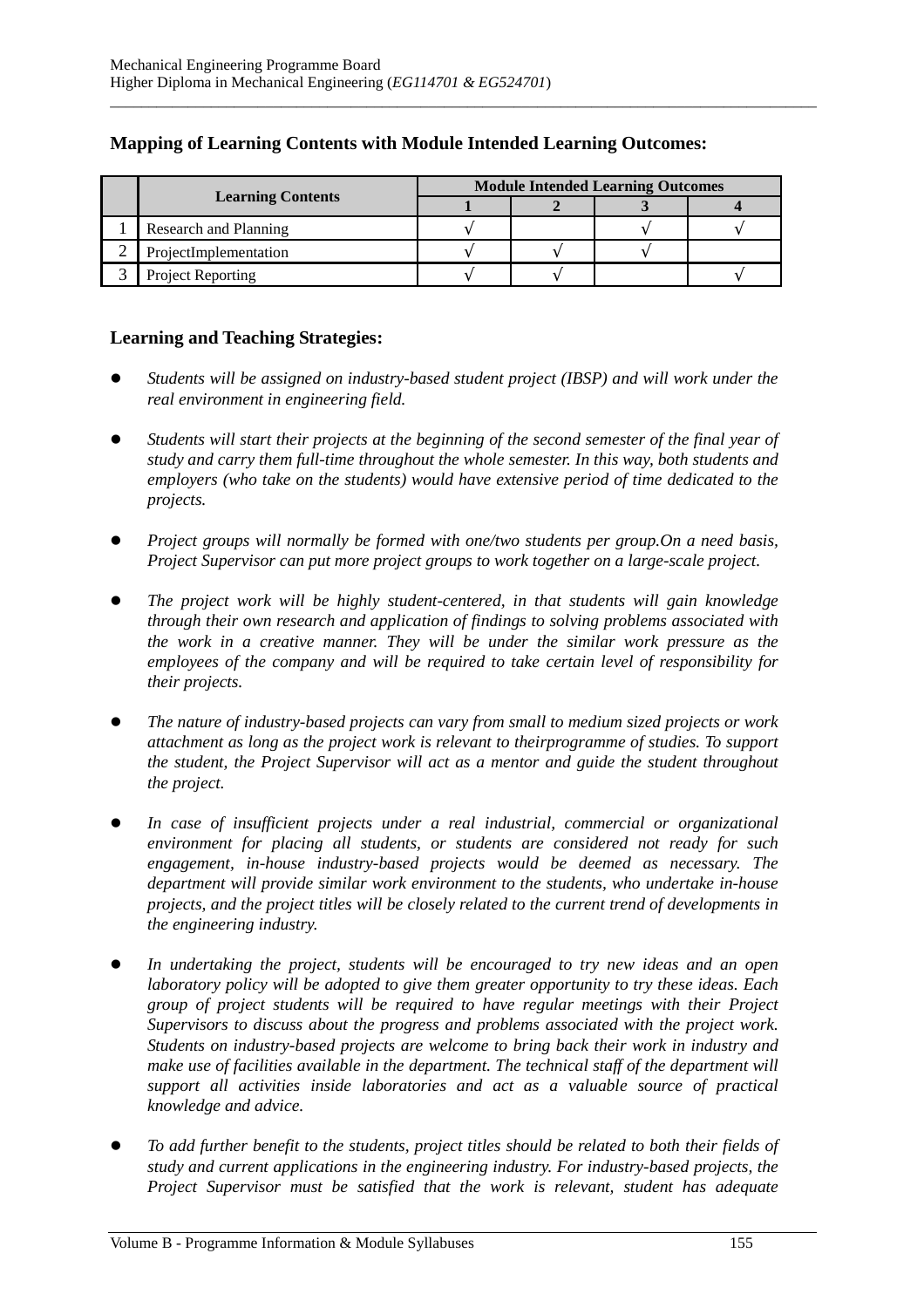*supervision and that the marks from the Second Project Assessor in industry have fairly and accurately reflected the standard of work and students' effort.* 

\_\_\_\_\_\_\_\_\_\_\_\_\_\_\_\_\_\_\_\_\_\_\_\_\_\_\_\_\_\_\_\_\_\_\_\_\_\_\_\_\_\_\_\_\_\_\_\_\_\_\_\_\_\_\_\_\_\_\_\_\_\_\_\_\_\_\_\_\_\_\_\_\_\_\_\_\_\_\_\_\_\_\_\_\_\_\_\_\_\_\_

- *Briefing session will be held before the industry-based project for students to understand theobjectives, the process, and the issues in relation to the project.*
- *Confidentiality, copyright, intellectual property rights, licensing Issues matters and insurance coverage must be well identified in advance.*
- *Ideally, Industry-Based Student Project (IBSP) should be conducted at the same company as the module of Industrial Attachment (IA) if suitable project topics come up between the company and the Department.*
- *Additional requirements will be supplemented to students for different programme areas if appropriate to suit for their trade specific nature.*
- *A Guideline for Industry-Based Student Project (IBSP) should be read in conjunction with this syllabus.*

## **Assessment Plan:**

| <b>Continuous Assessment (CA)</b>    | 60%  |
|--------------------------------------|------|
| <b>End of Module Assessment (EA)</b> | 40%  |
| Total                                | 100% |

- For obtaining a pass in this module, students have to pass 2 CA components: engineering competence and soft skills, and all 3 EA components. Students who are unable to complete the module for various reasons, or who fail to reach a satisfactory standard in any component above, are deemed to fail the module.
- Each student will be required to maintain a project log of activities, which includes the project plan and details of work undertaken, including results obtained. As part of this log, students will be required to produce an appraisal of their work.
- The Programme Leader will ensure that a Second Project Assessor will be appointed in each project. For industry-based project, the Second Project Assessor will be nominated from industry. For in-house industry-based projects, the Programme Leader will secure a Second Project Assessor who will, preferably, be industry based professional from the trade area covered with the project.
- The Project Supervisor and the Second Project Assessor will work together for the allocation of the project marks.
- Presentations will be delivered by the students at mid term and at the conclusion of their project work.
- A Project Moderator will be responsible for ensuring common and consistent approach in project